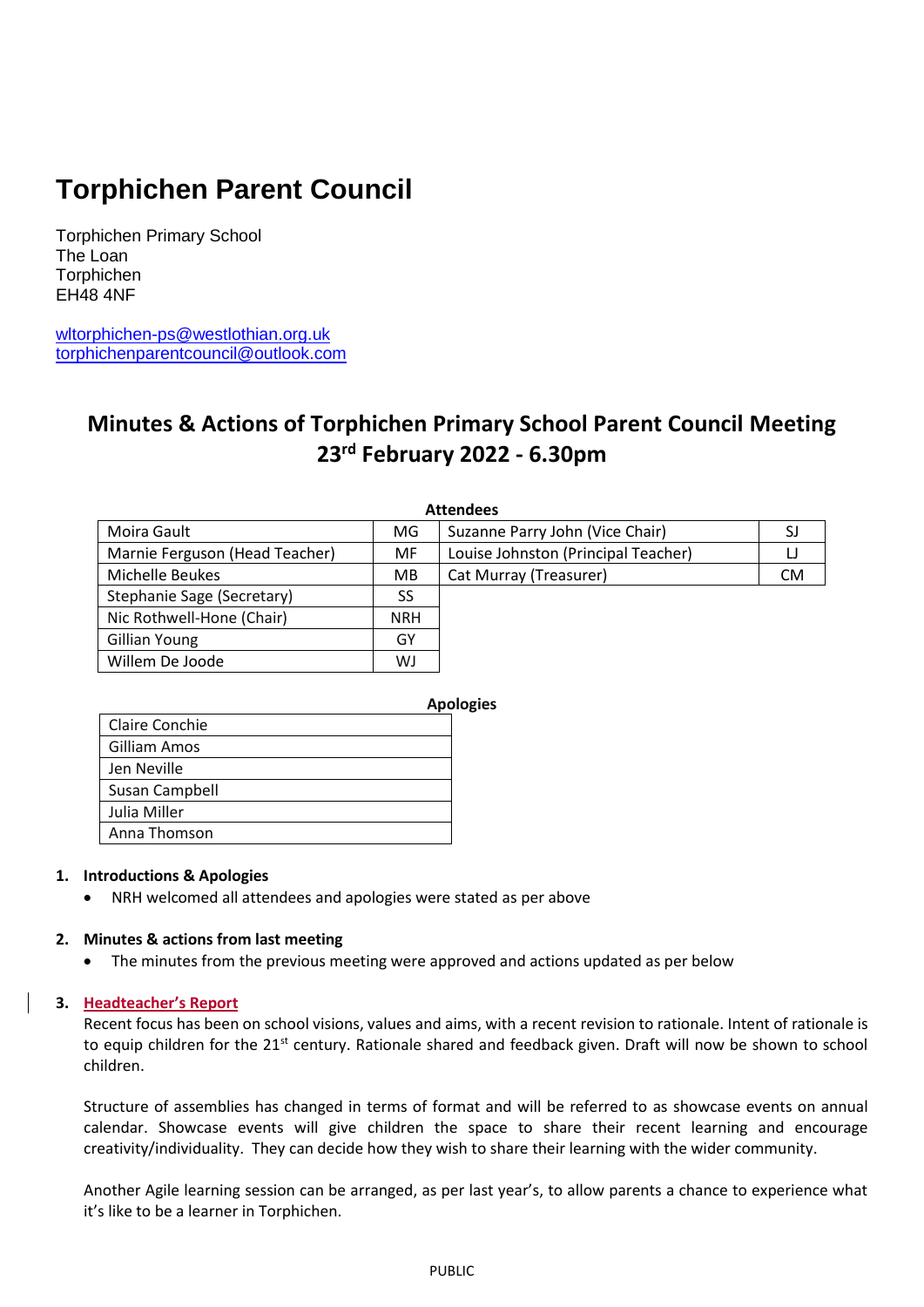## **4. Fundraising Report/Forthcoming Events (SJ):**

- Quiet fundraising period as no Christmas event was allowed, but it is hoped this will go ahead for 2022
- Due to easing Covid restrictions, indoor events are now allowed as long as face masks are being worn
- Philosophy of our fundraising approach: to ensure that all fundraising is benefitting to the community, entirely inclusive and allows participation from all without financial barriers
- Fundraising meeting in Torphichen Inn on March 3<sup>rd</sup>. This will be advertised/promoted to encourage attendance through FB and school email **(SJ/NRH)**
- Fundraising events to be explored further are Jumble Sale and Coffee Morning low cost/high value
- Other fundraising ideas needed/are welcome
- More manpower needed to join in with fundraising effort. Financial goal: £1,500 which is felt to be realistic/achievable

## **5. Financial Report (CM):**

- Beginning of the academic year seen £295 come in from Bags to School and treasure hunt
- Main fundraising event was the Halloween trail, contributing £493
- Christmas cards £155
- Face masks £145
- Dress down day £53
- £908 raised this academic year
- Total balance of account £1700
- Outgoings included Christmas gifts (£83) and zoom call(s) (£14)

### **6. AOB (NRH):**

Next meeting confirmed as being Monday 30th May 2022